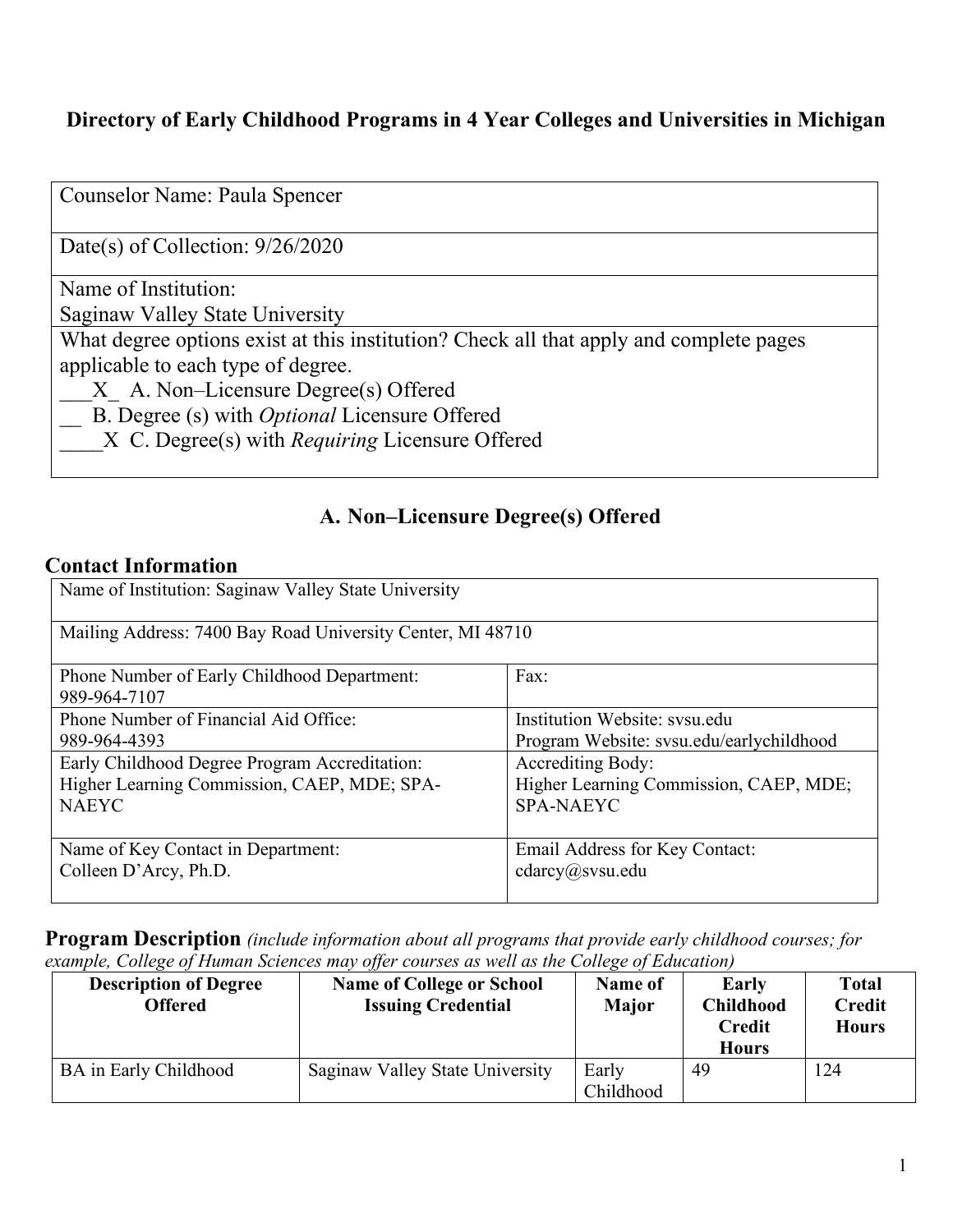# **Program Information**

| Requirements      | 60 credits with a GPA of 2.75,                                                            |
|-------------------|-------------------------------------------------------------------------------------------|
| for admission     | completion of TE 100, TE 270, and TE 371 with "B-" or better.                             |
| to early          | verification of a criminal background check, and                                          |
| childhood         | validation of the Department of Human Services clearance.                                 |
| (EC) degree       |                                                                                           |
| program.          |                                                                                           |
| Include           |                                                                                           |
| admission         |                                                                                           |
| requirements      |                                                                                           |
| Requirements      | TE 100 - Exploring Teaching: K-12 1 cr                                                    |
| to enroll in EC   | TE 270 - Special Topics in Early Childhood 4 cr                                           |
| classes. List     | TE 371 - Critical Issues in Early Childhood 4 cr                                          |
| any special       |                                                                                           |
| prerequisites     |                                                                                           |
| Number of         | 14 cr. course (with fieldwork) focused solely on birth-3: TE 381                          |
| courses           | 3 courses with modules/discussion/activities that address birth-3: TE 380; TE 386; TE 387 |
| focused on        |                                                                                           |
| birth-to-three    |                                                                                           |
| intervention?     |                                                                                           |
| Number of         | 3 courses with related fieldwork:                                                         |
| courses           | TE 380 (IDEA Eligibility, Referral process, Parental Safeguards, Universal Design, etc);  |
| focused on        | TE 381 (Birth-3 home visiting;; IFSP; Embedding Interventions into daily routines, etc);  |
| early             | TE 384 (IEP design and implementation; Assessment-Analysis-Goal Development-              |
| childhood         | Implementation cycle, Positive Behavior; Assistive Technology, etc.)                      |
| special           |                                                                                           |
| education?        |                                                                                           |
| Average # of      |                                                                                           |
| EC courses        |                                                                                           |
| offered each      |                                                                                           |
| term              |                                                                                           |
| Average $#$ of    |                                                                                           |
| <b>EC</b> courses |                                                                                           |
| offered online    |                                                                                           |
| each term         |                                                                                           |
| Average # of      |                                                                                           |
| <b>EC</b> courses |                                                                                           |
| offered in        |                                                                                           |
| summer term       |                                                                                           |
| Average # of      |                                                                                           |
| courses           |                                                                                           |
| offered in        |                                                                                           |
| Spanish each      |                                                                                           |
| term              |                                                                                           |
| Average # of      |                                                                                           |
| <b>EC</b> courses |                                                                                           |
| offered per       |                                                                                           |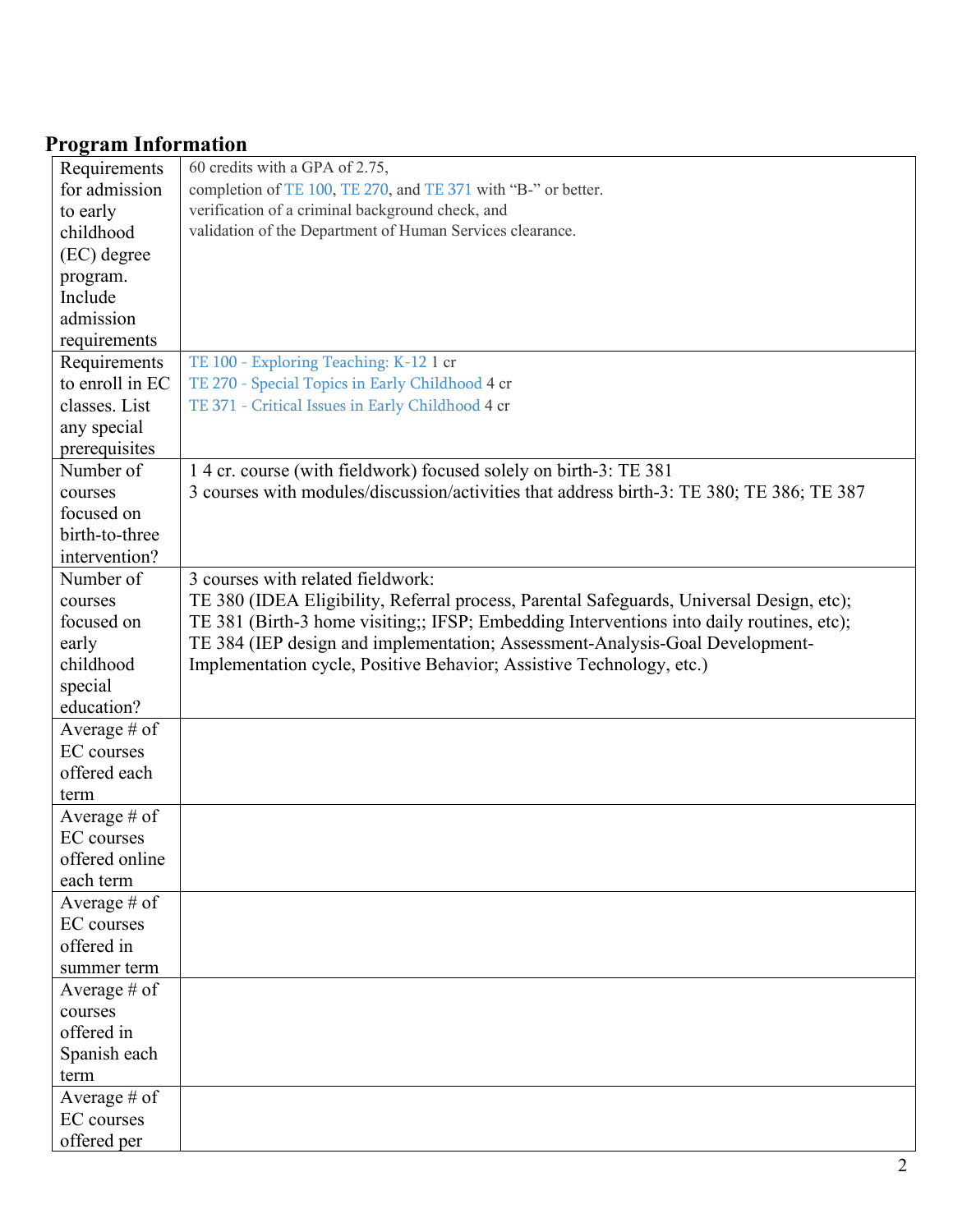| Term (not         |                                                                                                 |
|-------------------|-------------------------------------------------------------------------------------------------|
| summer) at        |                                                                                                 |
| night             |                                                                                                 |
| Average # of      |                                                                                                 |
| <b>EC</b> courses |                                                                                                 |
| offered per       |                                                                                                 |
| term (not         |                                                                                                 |
| summer) on        |                                                                                                 |
| Saturday          |                                                                                                 |
| Average $#$ of    | 45-60; this could change if enrollment increases                                                |
| EC students       |                                                                                                 |
| per advisor.      |                                                                                                 |
| # total           | 5                                                                                               |
| T.E.A.C.H.        |                                                                                                 |
| Early             |                                                                                                 |
| Childhood®        |                                                                                                 |
| <b>BA</b>         |                                                                                                 |
| Scholarships      |                                                                                                 |
| in Fiscal Year    |                                                                                                 |
| (FY) 2019-20      |                                                                                                 |
| Satellite         | 0 as of now; we are hoping to provide our program in the Macomb/St. Clair/Oakland areas, and    |
| campuses with     | Wayne County areas. SVSU has a permanent building in Macomb.                                    |
| <b>EC</b> courses |                                                                                                 |
| (number and       |                                                                                                 |
| location)         |                                                                                                 |
| Tuition cost      | Undergraduate Professional Program Courses have a tuition rate of \$474.50/credit hour.         |
| per credit hour   |                                                                                                 |
| offered for on-   |                                                                                                 |
| campus,           |                                                                                                 |
| seated courses    |                                                                                                 |
| in FY 2020-21     |                                                                                                 |
| Fees for on-      | General Service - \$10.75/cr.hr.                                                                |
| campus,           | The General Service Fee is an assessment for parking facilities, first aid facilities, Program  |
| seated courses    | Board fees, Student Association fees, publication fees, facility debt services and registration |
| in FY 2020-21     |                                                                                                 |
|                   | processing.                                                                                     |
|                   | Technology Fee - \$3.85/cr.hr.                                                                  |
|                   | The Technology Fee supports the growing technology requirements and needs for all students      |
|                   | at the University.                                                                              |
|                   | Student teaching fee of \$150                                                                   |
| Tuition cost      | None offered at the undergraduate level for early childhood                                     |
| per credit hour   |                                                                                                 |
| offered for       |                                                                                                 |
| online/distanc    |                                                                                                 |
| e learning        |                                                                                                 |
| courses in FY     |                                                                                                 |
| 2020-21           |                                                                                                 |
| Fees for          | None offered at the undergraduate level for early childhood-only offered at the graduate level  |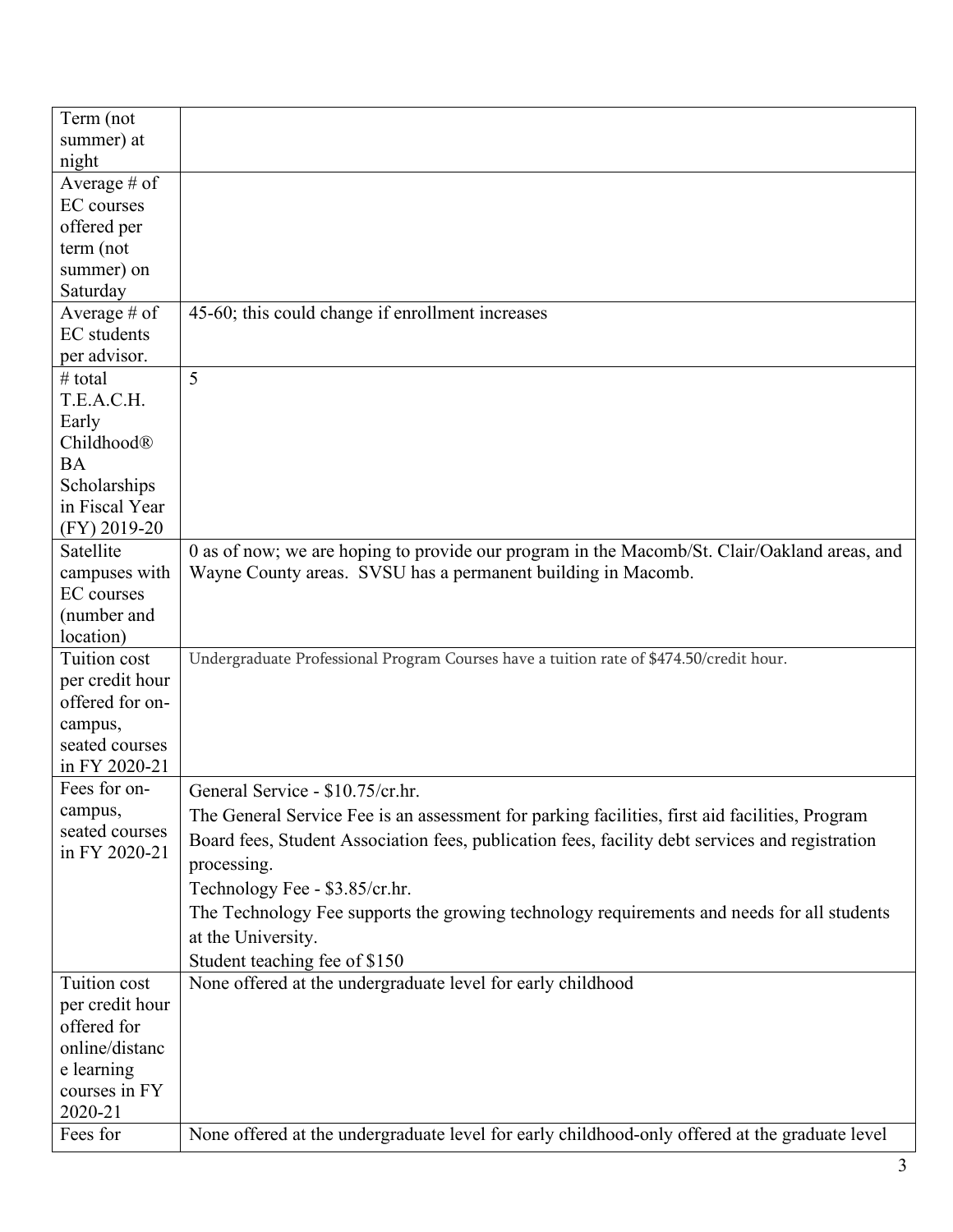| online/distanc<br>e learning<br>courses<br>offered in FY |                                                                                 |                                                                                            |  |
|----------------------------------------------------------|---------------------------------------------------------------------------------|--------------------------------------------------------------------------------------------|--|
| 2020-21                                                  |                                                                                 |                                                                                            |  |
| List all 2-year                                          | Delta College; currently working to expand to Oakland, Macomb, and Wayne County |                                                                                            |  |
| schools with                                             |                                                                                 |                                                                                            |  |
| whom EC                                                  |                                                                                 |                                                                                            |  |
| articulation                                             |                                                                                 |                                                                                            |  |
| agreements                                               |                                                                                 |                                                                                            |  |
| are in place                                             |                                                                                 |                                                                                            |  |
| Provide link                                             | For students interested in the BA degree in Early Childhood (without elementary |                                                                                            |  |
| or text which                                            | certification):                                                                 |                                                                                            |  |
| describes                                                |                                                                                 |                                                                                            |  |
| student degree                                           | Delta courses                                                                   | <b>SVSU courses</b>                                                                        |  |
| transfer policy                                          | CD 113 and CD 112                                                               | <b>TE 271</b>                                                                              |  |
| (from                                                    | CD 210 and CD 116                                                               | <b>TE 387</b>                                                                              |  |
| 2-year                                                   | CD 111, CD 115 and ED 201                                                       | <b>TE 380</b>                                                                              |  |
| institutions to                                          | CD 110 with any other CD course                                                 | <b>TE 381</b>                                                                              |  |
| this                                                     | 26 credits                                                                      | 14 credits                                                                                 |  |
| university)<br>Average $#$ of                            |                                                                                 |                                                                                            |  |
| <b>EC</b> courses                                        | None at this time. Based on enrollment, we may use this format.                 |                                                                                            |  |
| offered per                                              |                                                                                 |                                                                                            |  |
| Term in                                                  |                                                                                 |                                                                                            |  |
| accelerated                                              |                                                                                 |                                                                                            |  |
| format                                                   |                                                                                 |                                                                                            |  |
| (courses                                                 |                                                                                 |                                                                                            |  |
| offered in 6 to                                          |                                                                                 |                                                                                            |  |
| 8 weeks)                                                 |                                                                                 |                                                                                            |  |
| Provide $#$ of                                           | 2 graduated spring 2019-We just started the program fall 2018                   |                                                                                            |  |
| degrees                                                  |                                                                                 |                                                                                            |  |
| awarded by                                               |                                                                                 |                                                                                            |  |
| type in FY                                               |                                                                                 |                                                                                            |  |
| 2019-20                                                  |                                                                                 |                                                                                            |  |
| Immigration                                              |                                                                                 | http://www.svsu.edu/oip/prospectivestudents/northamericanapplicants/immigrationrequirement |  |
| status verified                                          | s/                                                                              |                                                                                            |  |
| for admission                                            |                                                                                 |                                                                                            |  |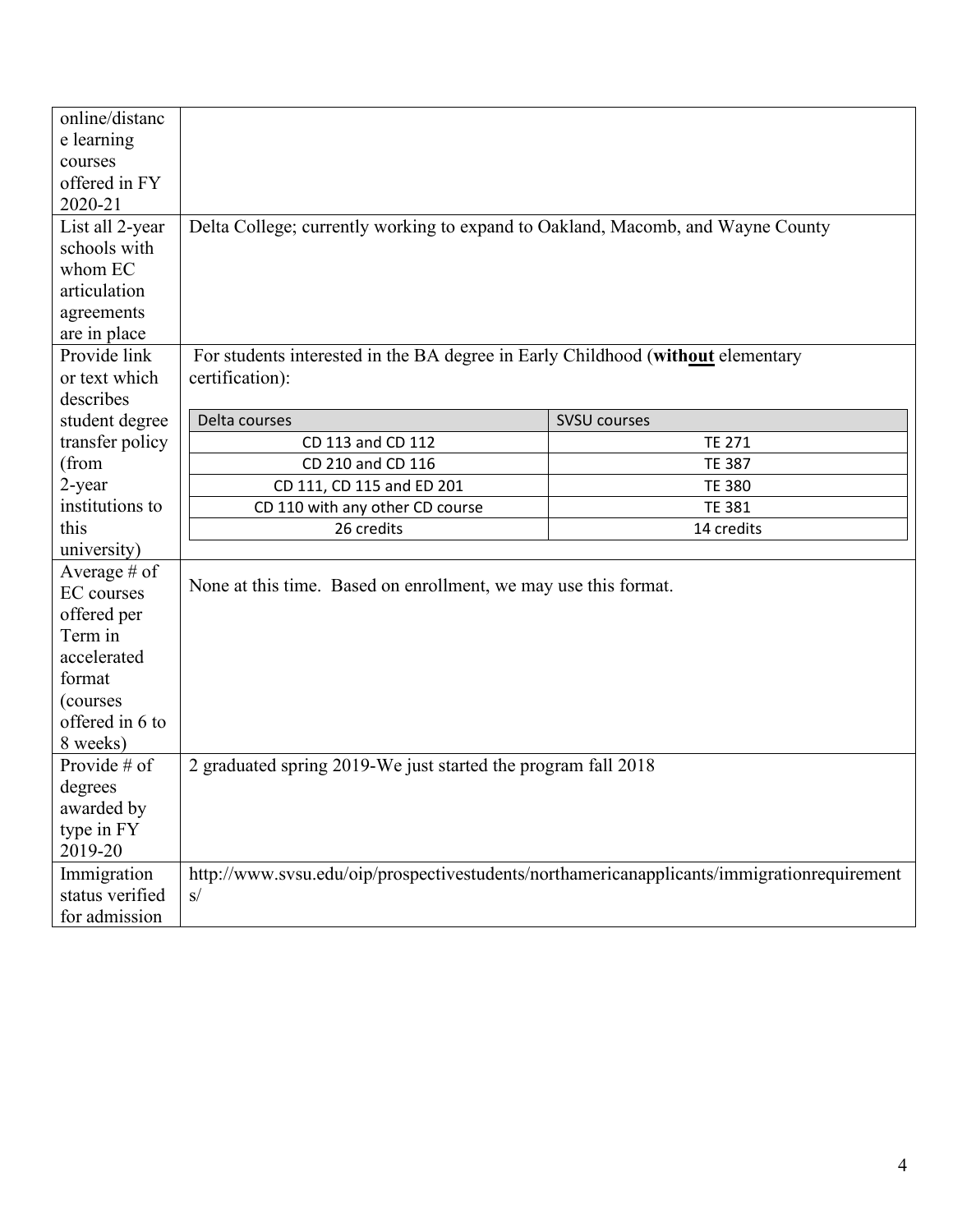# **C. Degree(s) with** *Requiring* **Licensure Offered**

## **Contact Information**

| Name of Institution: Saginaw Valley State University                              |                                                                       |  |
|-----------------------------------------------------------------------------------|-----------------------------------------------------------------------|--|
| Mailing Address: 7400 Bay Road, University Center, MI 48710                       |                                                                       |  |
| <b>Phone Number of Department:</b>                                                | Fax:                                                                  |  |
| Phone Number of Financial Aid Office:<br>989-964-2279                             | Institution Website: sysu.edu                                         |  |
| Degree Program Accreditation: Higher Learning<br>Commission, CAEP, MDE; SPA-NAEYC | Accrediting Body: Higher Learning<br>Commission, CAEP, MDE; SPA-NAEYC |  |
| Name of Key Contact in Department:<br>Colleen D'Arcy                              | Email Address for Key Contact:<br>cdarcy@svsu.edu                     |  |

### **Program Description**

| <b>Description of</b><br><b>Degree Offered</b> | <b>Description of License</b> | <b>Name of College or School</b><br><b>Issuing Credential</b> | Early<br><b>Childhood</b><br><b>Credit Hours</b> | <b>Total</b><br><b>Credit</b><br><b>Hours</b> |
|------------------------------------------------|-------------------------------|---------------------------------------------------------------|--------------------------------------------------|-----------------------------------------------|
| <b>BA</b> Elem                                 | <b>ZS Endorsement</b>         | College of Education                                          | 30                                               | 160                                           |
| Education with                                 |                               |                                                               |                                                  |                                               |
| ZS endorsement                                 |                               |                                                               |                                                  |                                               |

## **Program Information**

| Requirements for admission to early    | • Application to Elementary Education Program                    |
|----------------------------------------|------------------------------------------------------------------|
| childhood (EC) degree program. Include | • Attendance at a Pre-Education Seminar (undergraduate           |
| admission requirements                 | candidates) or Certification Seminar (post-baccalaureate         |
|                                        | candidates);                                                     |
|                                        | • All University Basic Skills requirements in mathematics,       |
|                                        | reading, and writing (undergraduate candidates);                 |
|                                        | • Minimum 3.0 grade point average based on the last 60 credit    |
|                                        | hours of university-level (credit earning) coursework. Letter    |
|                                        | grades associated with entry-level coursework will not be        |
|                                        | considered;                                                      |
|                                        | • 72 credit hours (minimum) with a grade of "C" or better; the   |
|                                        | 72 credit hours must be applicable to the applicant's College of |
|                                        | Education certification program. Exception: Elementary           |
|                                        | Special Education and Early Childhood Education majors           |
|                                        | either must have successfully completed all courses for the      |
|                                        | Comprehensive Major or must successfully complete the            |
|                                        | Comprehensive Major the semester in which the application to     |
|                                        | the Teacher Education Program is submitted;                      |
|                                        | · PSYC 100, General Psychology, or an approved equivalent,       |
|                                        | with a grade of "C" or better;                                   |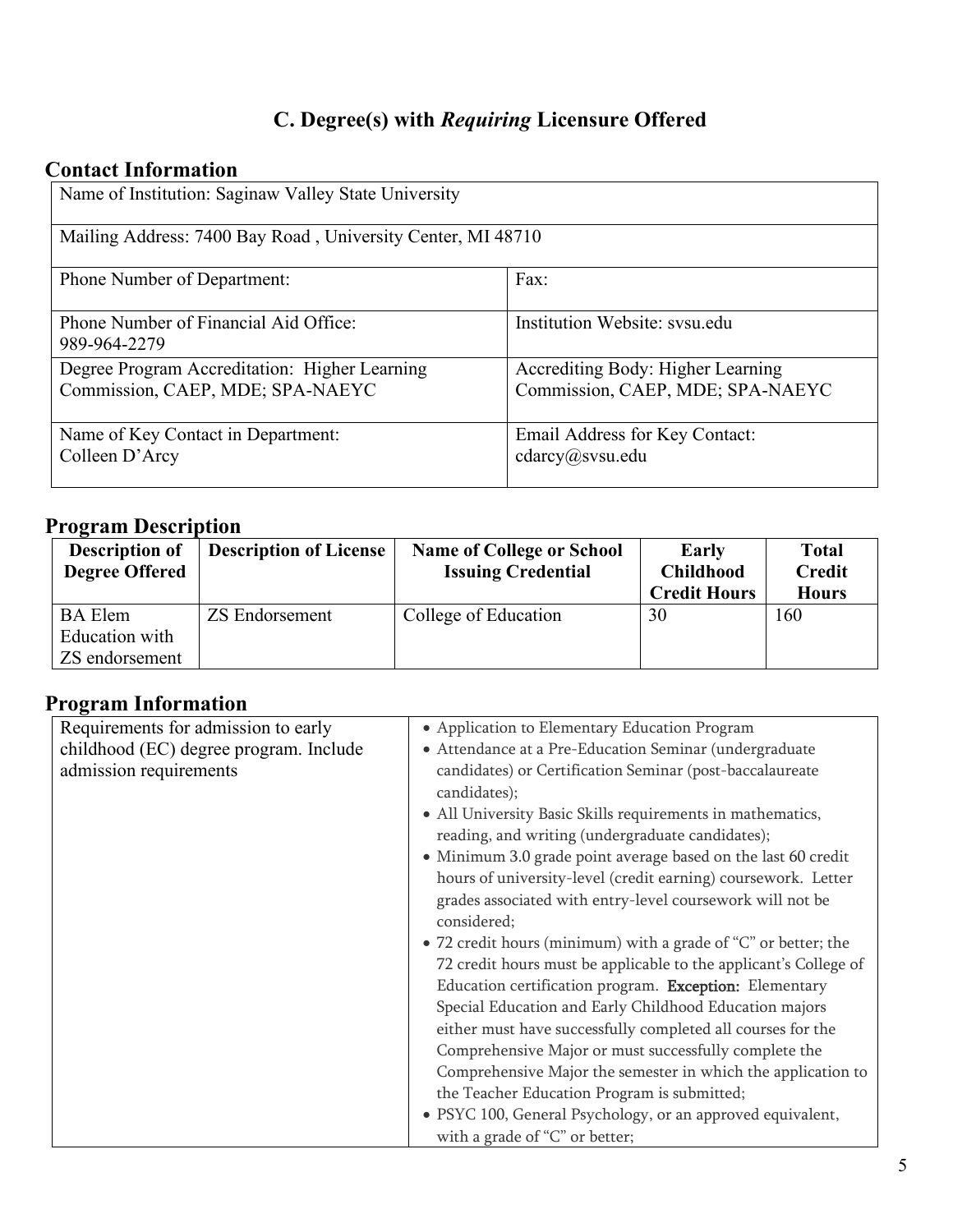|                                                | • TE 100, Exploring Teaching: K-12; or TE 101, Exploring<br>Teaching in Physical Education; or an approved equivalent |
|------------------------------------------------|-----------------------------------------------------------------------------------------------------------------------|
|                                                | with a grade of "C" or better;                                                                                        |
| Requirements to enroll in EC classes. List     | Requirements include acceptance into the Elementary                                                                   |
| any special prerequisites like placement tests | <b>Education Program</b>                                                                                              |
| Number of courses focused on birth-to-three    | 14 cr. course (with fieldwork) focused solely on birth-3: TE                                                          |
| intervention?                                  | 381                                                                                                                   |
|                                                | 3 courses with modules/discussion/activities that address<br>birth-3: TE 380; TE 386; TE 387                          |
| Number of courses focused on early             | 3 courses with related fieldwork:                                                                                     |
| childhood special education?                   | TE 380 (IDEA Eligibility, Referral process, Parental                                                                  |
|                                                | Safeguards, Universal Design, etc);                                                                                   |
|                                                | TE 381 (Birth-3 homevisiting;; IFSP; Embedding                                                                        |
|                                                | Interventions into daily routines, etc);                                                                              |
|                                                | TE 384 (IEP design and implementation; Assessment-                                                                    |
|                                                | Analysis-Goal Development-Implementation cycle, Positive                                                              |
|                                                | Behavior; Assistive Technology, etc.)                                                                                 |
| Average # of EC courses offered each term      |                                                                                                                       |
| Average # of EC courses offered online each    |                                                                                                                       |
| term                                           |                                                                                                                       |
| Average # of EC courses offered in summer      |                                                                                                                       |
| term                                           |                                                                                                                       |
| Average # of courses offered in Spanish each   |                                                                                                                       |
| term                                           |                                                                                                                       |
| Average # of EC courses offered per Term       |                                                                                                                       |
| (not summer) at night                          |                                                                                                                       |

| Average # of   | None             |
|----------------|------------------|
| EC courses     |                  |
| offered per    |                  |
| term (not      |                  |
| summer) on     |                  |
| Saturday       |                  |
| Average $#$ of | $1 - 60$         |
| EC students    |                  |
| per advisor.   |                  |
| $#$ total      | $\boldsymbol{0}$ |
| T.E.A.C.H.     |                  |
| Early          |                  |
| Childhood®     |                  |
| <b>BA</b>      |                  |
| Scholarships   |                  |
| in FY 2019-20  |                  |
| Satellite      | none             |
| campuses with  |                  |
| EC courses     |                  |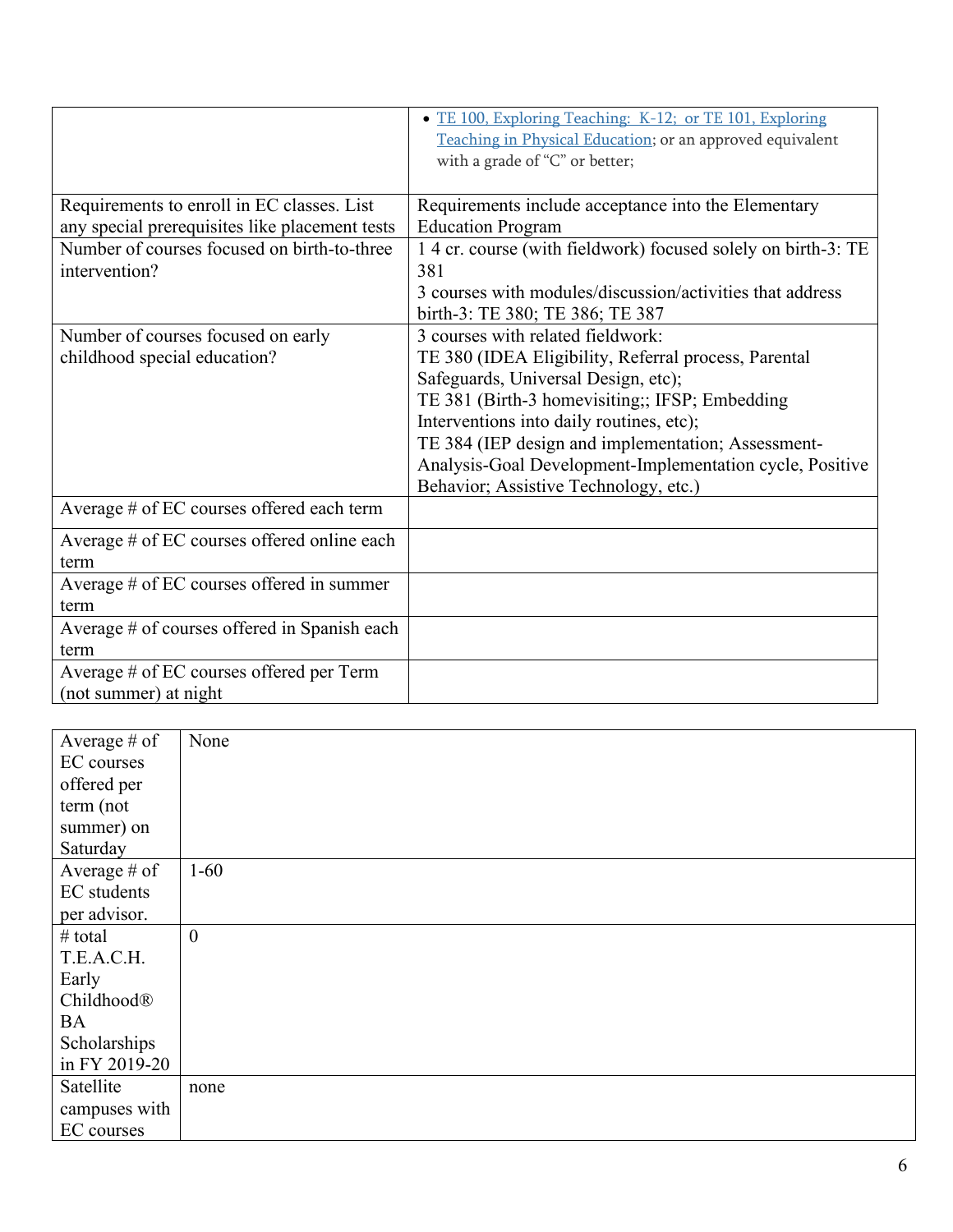| ((number and)                |                                                                                                 |               |  |
|------------------------------|-------------------------------------------------------------------------------------------------|---------------|--|
| location)                    |                                                                                                 |               |  |
| Tuition cost                 | Undergraduate Professional Program Courses have a tuition rate of \$474.50/credit hour.         |               |  |
| per credit hour              |                                                                                                 |               |  |
| offered for on-              |                                                                                                 |               |  |
| campus,                      |                                                                                                 |               |  |
| seated courses               |                                                                                                 |               |  |
| in FY 2020-21                |                                                                                                 |               |  |
| Fees for on-                 | General Service - \$10.75/cr.hr.                                                                |               |  |
| campus,                      | The General Service Fee is an assessment for parking facilities, first aid facilities, Program  |               |  |
| seated courses               | Board fees, Student Association fees, publication fees, facility debt services and registration |               |  |
| in FY 2020-21                | processing.                                                                                     |               |  |
|                              | Technology Fee - \$3.85/cr.hr.                                                                  |               |  |
|                              |                                                                                                 |               |  |
|                              | The Technology Fee supports the growing technology requirements and needs for all students      |               |  |
|                              | at the University.                                                                              |               |  |
| Tuition cost                 | Not offered at the undergraduate level in early childhood                                       |               |  |
| per credit hour              |                                                                                                 |               |  |
| offered for                  |                                                                                                 |               |  |
| online/distanc               |                                                                                                 |               |  |
| e learning                   |                                                                                                 |               |  |
| courses in FY                |                                                                                                 |               |  |
| 2020-21                      |                                                                                                 |               |  |
| Fees for                     | Not offered at the undergraduate level in early childhood                                       |               |  |
| online/distanc               |                                                                                                 |               |  |
| e learning                   |                                                                                                 |               |  |
| courses                      |                                                                                                 |               |  |
| offered in FY                |                                                                                                 |               |  |
| 2020-21                      |                                                                                                 |               |  |
| List all 2-year              | Delta College                                                                                   |               |  |
| schools with                 |                                                                                                 |               |  |
| whom EC                      |                                                                                                 |               |  |
| articulation                 |                                                                                                 |               |  |
| agreements                   |                                                                                                 |               |  |
| are in place<br>Provide link |                                                                                                 |               |  |
| or text which                | For students interested in the major in Early Childhood* (with elementary teacher               |               |  |
|                              | certification):                                                                                 |               |  |
| describes                    |                                                                                                 |               |  |
| student degree               | Delta College courses<br><b>SVSU courses</b><br>CD 210 and CD 116                               |               |  |
| transfer policy<br>(from     |                                                                                                 | <b>TE 386</b> |  |
| 2-year                       | CD 111, CD 115, and ED 201<br><b>TE 380</b><br>15 credits<br>6 credits                          |               |  |
| institutions to              |                                                                                                 |               |  |
|                              |                                                                                                 |               |  |
| your<br>university)          |                                                                                                 |               |  |
| Average $#$ of               | None                                                                                            |               |  |
| <b>EC</b> courses            |                                                                                                 |               |  |
| offered per                  |                                                                                                 |               |  |
|                              |                                                                                                 |               |  |